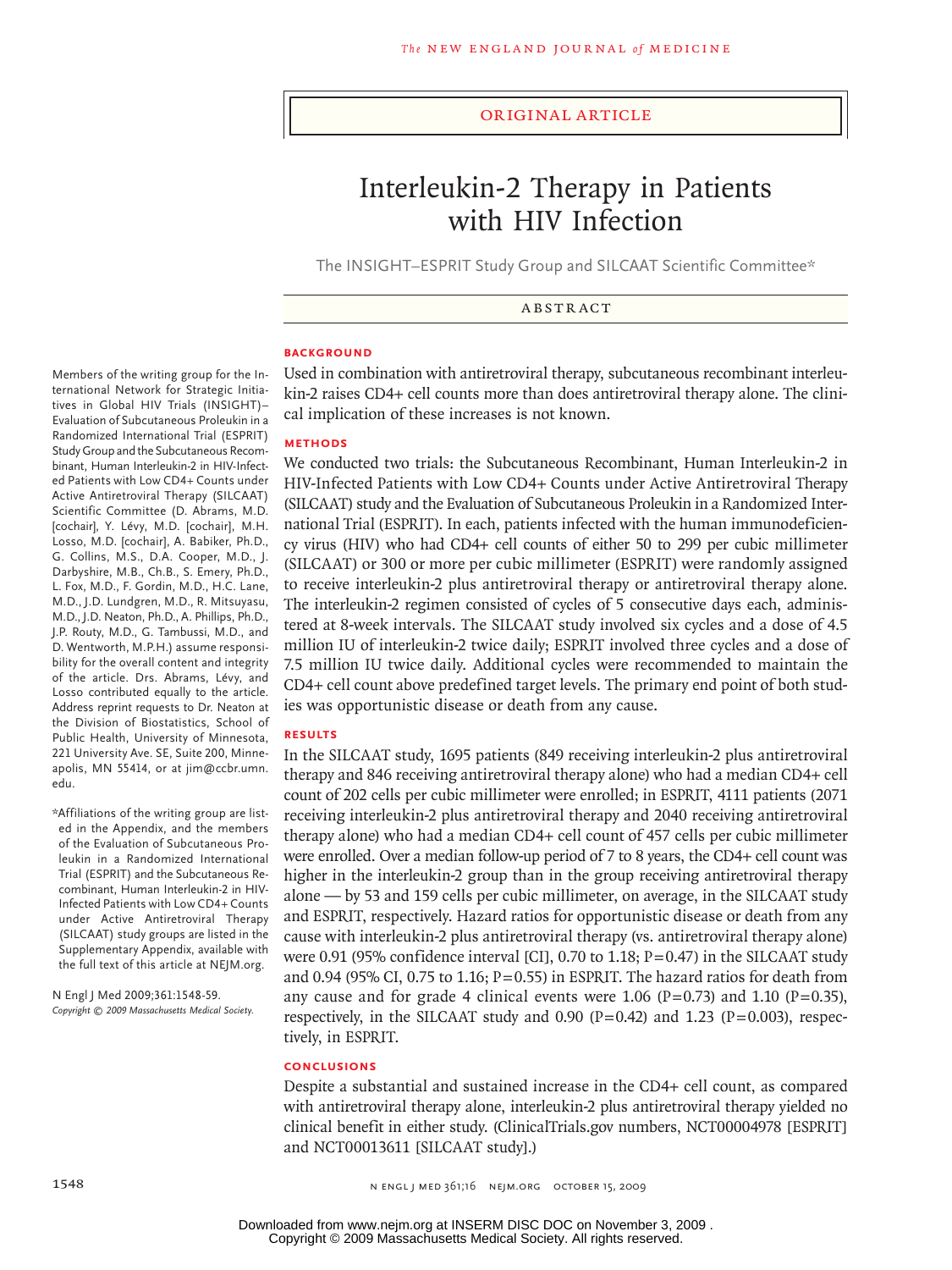THE CD4+ CELL COUNT REMAINS THE BEST single indicator of immunodeficiency related to infection with the human immunodeficiency virus (HIV) and is an important detersingle indicator of immunodeficiency related to infection with the human immunominant of clinical events defining the acquired immunodeficiency syndrome (AIDS) and other serious diseases.1,2 Interleukin-2 is a cytokine secreted by activated T cells that regulates the proliferation, differentiation, and survival of T cells. Early studies showed that *Escherichia coli*–expressed recombinant interleukin-2, given intravenously or subcutaneously in combination with antiretroviral therapy, increased the CD4+ cell count significantly as compared with antiretroviral therapy alone.3-11 The cell expansions occur because of an increase in CD4+ T-cell survival (with half-lives that can exceed 3 years) and are characterized by an increase in numbers of both naive and central memory cells.12-14 Absolute increases were greater in patients with higher baseline CD4+ cell counts. The level of HIV-associated immune activation, as reflected in T-cell turnover, was decreased in interleukin-2 recipients.<sup>15</sup>

The clinical impact of CD4+ T-cell increases associated with the use of interleukin-2 is unknown. Any possible beneficial effects from interleukin-2 would need to be sufficiently large to mitigate the effect of its known toxicity. Since the net effects might differ between patients with higher CD4+ cell counts and those with lower counts, two trials were conducted involving patients receiving combination antiretroviral therapy.

# Methods

#### **Study Design**

The Subcutaneous Recombinant, Human Interleukin-2 in HIV-Infected Patients with Low CD4+ Counts under Active Antiretroviral Therapy (SILCAAT) study and the Evaluation of Subcutaneous Proleukin in a Randomized International Trial (ESPRIT) were multicenter, international trials. The studies were open-label because the almost universal and typical side effects of interleukin-2 made blinding impossible. Patients were randomly assigned, in equal numbers, to receive interleukin-2 plus antiretroviral therapy or antiretroviral therapy alone.

Recombinant interleukin-2 was administered subcutaneously in cycles. In the SILCAAT study, one cycle consisted of a dose of 4.5 million IU twice daily for 5 consecutive days. Six cycles of reported previously.<sup>16</sup> Additional information on

interleukin-2 were planned to be given, approximately 8 weeks apart, within the first 12 months of the study (the induction phase). The induction phase of ESPRIT consisted of three cycles of interleukin-2 given at a dose of 7.5 million IU twice daily. After the induction phase, additional cycles of interleukin-2 therapy were recommended to maintain CD4+ cell counts above the predefined target levels. Guidelines for the management of interleukin-2 toxicity included reductions of the dose of interleukin-2 in decrements of 1.5 million or 3.0 million IU per dose. The minimum dose of interleukin-2 administered was 1.5 million IU twice daily. In the SILCAAT study, after the third cycle, the dose of interleukin-2 could be increased to 6.0 million or 7.5 million IU.

ESPRIT was funded and sponsored by the National Institute of Allergy and Infectious Diseases (NIAID). The SILCAAT study was originally sponsored by Chiron. In February 2003, after completing enrollment, Chiron announced that it would no longer support the trial for business reasons owing to its inability to gain accelerated approval from the Food and Drug Administration on the basis of changes in CD4+ cell count. To complete the study, trial management was transferred to the SILCAAT Scientific Committee and the investigators conducting ESPRIT. NIAID provided regulatory sponsorship, and Chiron — and subsequently Novartis, after acquiring Chiron — provided funds for the SILCAAT study from February 2003 forward. Chiron–Novartis provided the interleukin-2 used in both trials.

The paper was written by a writing group representing the leaders of each study. Neither Chiron nor Novartis was involved in the data analysis or interpretation or in the preparation of the manuscript. Chiron and members of the SILCAAT Scientific Committee designed the SILCAAT study; members of the International Network for Strategic Initiatives in Global HIV Trials (INSIGHT) Executive Committee designed ESPRIT. For the entire duration of ESPRIT and since 2003 for the SILCAAT study, oversight of data collection at clinical sites was performed by international coordinating centers working with a central coordinating center at the University of Minnesota, which managed and analyzed the data for both studies. The authors vouch for the accuracy and completeness of the data and analyses.

The ESPRIT design and methods have been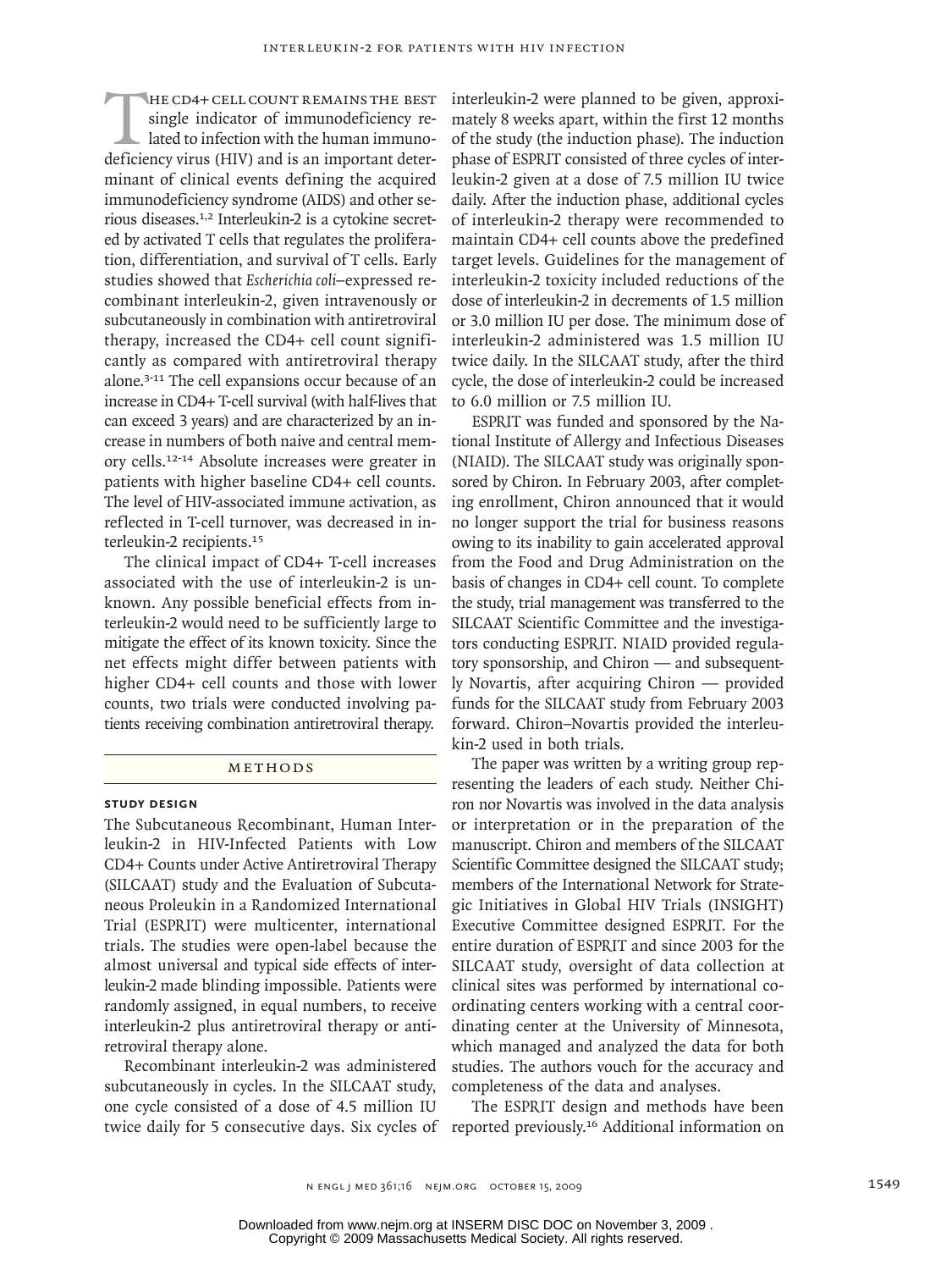methods is given in the Supplementary Appendix, available with the full text of this article at NEJM.org.

#### **Study Populations**

Both trials included adult patients with confirmed HIV-1 infection. Patients with a CD4+ cell count of 50 to 299 per cubic millimeter (in the SILCAAT study) or 300 or more per cubic millimeter (in ESPRIT) were enrolled. Patients in the SILCAAT study were also required to have an HIV RNA level of less than 10,000 copies per milliliter. Protocols were approved by the institutional review board at each site. Written informed consent was obtained from all patients.

#### **Assessments**

Patients were seen every 4 months for a targeted history taking and clinical evaluation and measurement of the CD4+ cell count and plasma HIV RNA level. Follow-up continued until a common closing date (November 15, 2008).

## **Definitions of End Points**

The primary end point of each study was opportunistic disease or death from any cause. Secondary end points included death from any cause and grade 4 clinical events, defined as potentially lifethreatening events (excluding opportunistic diseases) requiring medical intervention (see toxicity table at http://rcc.tech-res.com). Grade 4 events were reported irrespective of their perceived relationship to the use of interleukin-2 or antiretroviral therapy and were coded according to the *Medical Dictionary for Regulatory Activities* (version 12.0).

#### **Interim Monitoring of Safety and Efficacy**

An independent data and safety monitoring board reviewed interim analyses from the SILCAAT study and ESPRIT. On November 27, 2007, at their final meeting, the board recommended that ESPRIT continue until its planned completion time (when 320 primary events had occurred) and that the SILCAAT study continue until ESPRIT was closed.

#### **Statistical Analysis**

In both trials, the primary analysis was based on the intention-to-treat principle. Time-to-event methods were used to compare the groups receiving interleukin-2 plus combination antiretroviral therapy and combination antiretroviral therapy alone, with regard to major end points.17 Follow-up data were censored when patients were lost to follow-up before or on November 15, 2008.

The hazard ratios for the comparisons of interleukin-2 plus antiretroviral therapy and antiretroviral therapy alone were estimated from Cox models with a single indicator for treatment group. We tested the proportional-hazards assumption by including an interaction term between treatment group and natural-log–transformed followup time.

Data on the primary end point were summarized for prespecified subgroups defined according to baseline characteristics. A total of 12 subgroup analyses were prespecified. The heterogeneity of hazard-ratio estimates between subgroups was assessed by including an interaction term between treatment and subgroup in expanded Cox models. The results of subgroup analyses should be interpreted with caution; a significant interaction could be due to chance, because there was no adjustment made to the type 1 error for the number of subgroups examined.

Cox models were also used to obtain an estimate of the association between the time-updated follow-up CD4+ cell count (the levels last measured before the event, hereafter called the latest levels) after  $log_{10}$  transformation and the primary end point among recipients of antiretroviral therapy alone. Estimates of parameters in Cox models and average differences in the CD4+ cell count between treatment groups during the follow-up period were used to obtain predicted hazard ratios for comparison with observed hazard ratios.

Statistical analyses were performed using SAS software (version 9.1). P values are two-sided.

# **RESULTS**

#### **Baseline Characteristics**

A total of 1695 patients (849 receiving interleukin-2 plus antiretroviral therapy and 846 receiving antiretroviral therapy alone) in the SILCAAT study and 4111 patients (2071 receiving interleukin-2 plus antiretroviral therapy and 2040 receiving antiretroviral therapy alone) in ESPRIT were enrolled and had data included in the analysis (Table 1, and Fig. Ia and Ib in the Supplementary Appendix). The two treatment groups were well balanced with respect to baseline characteristics (Tables Ia and Ib in the Supplementary Appendix).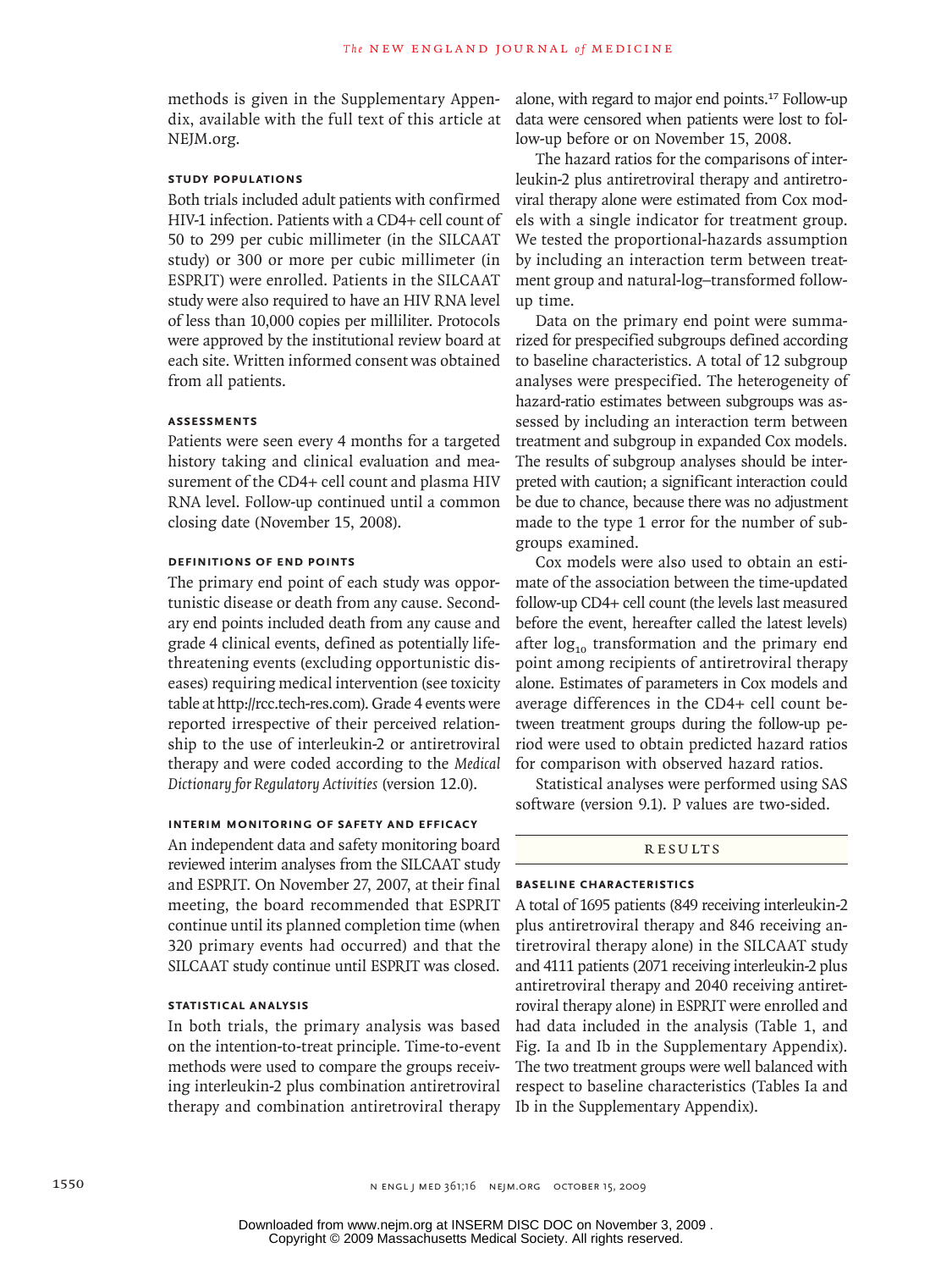#### **Completeness of Follow-up**

Approximately 5700 patient-years and 14,000 patient-years of follow-up were accrued in each group in the SILCAAT study and in ESPRIT, respectively. (The median duration of follow-up was 7.6 years for the SILCAAT study and 7.0 years for ESPRIT.) In the SILCAAT study, the status of the primary end point was unknown for 91 of the 849 patients (10.7%) receiving interleukin-2 and antiretroviral therapy and for 100 of the 846 patients (11.8%) receiving antiretroviral therapy alone. In ESPRIT, the status of the primary end point was unknown for 118 of the 2071 patients (5.7%) receiving interleukin-2 and antiretroviral therapy and for 134 of the 2040 patients (6.6%) receiving antiretroviral therapy alone.

#### **Use of Interleukin-2**

In the SILCAAT study, 72.3% of patients receiving interleukin-2 plus antiretroviral therapy completed six cycles of interleukin-2 therapy; 2.1% never received interleukin-2. In ESPRIT, 83.4% of the patients receiving interleukin-2 plus antiretroviral therapy completed at least three cycles of interleukin-2 therapy; 3.7% of patients never received interleukin-2. The median number of cycles was 7 (interquartile range, 5 to 9) in the SILCAAT study and 4 (interquartile range, 3 to 6) in ESPRIT.

# **CD4+ Cell Count**

Median CD4+ cell counts are given in Figure 1. In the SILCAAT study, at 1 year, the median CD4+ cell count in the group receiving interleukin-2 plus antiretroviral therapy had increased from the baseline level by 131 per cubic millimeter (interquartile range, 52 to 215). For SILCAAT patients receiving antiretroviral therapy alone, the increase in the CD4+ cell count over the baseline value at 1 year was 32 per cubic millimeter (interquartile range, −11 to 78). The median difference in CD4+ cell count between the two SILCAAT groups declined from 99 per cubic millimeter at 1 year to 38 per cubic millimeter at 6 years. This decline paralleled the percentage of patients receiving interleukin-2 during each year (97.8% in year 1 and 12.0% during year 6). On average, over the follow-up period, the CD4+ cell count was higher with interleukin-2 plus antiretroviral therapy than with antiretroviral therapy alone, by 53 per cubic millimeter (95% confidence interval [CI], 40 to 66).

|  | In ESPRIT, the median CD4+ cell count was |  |  |  |  |  |  |
|--|-------------------------------------------|--|--|--|--|--|--|
|--|-------------------------------------------|--|--|--|--|--|--|

| Table 1. Baseline Characteristics of Participants in SILCAAT and ESPRIT.* |                                      |                               |  |  |
|---------------------------------------------------------------------------|--------------------------------------|-------------------------------|--|--|
| Characteristic                                                            | <b>SILCAAT Study</b><br>$(N = 1695)$ | <b>ESPRIT</b><br>$(N = 4111)$ |  |  |
| Age (yr)                                                                  |                                      |                               |  |  |
| Median                                                                    | 40                                   | 40                            |  |  |
| Interquartile range                                                       | $36 - 47$                            | $34 - 46$                     |  |  |
| Female sex (%)                                                            | 16.5                                 | 18.6                          |  |  |
| Race or ethnic group (%) +                                                |                                      |                               |  |  |
| <b>Black</b>                                                              | 8.4                                  | 9.1                           |  |  |
| White                                                                     | 79.8                                 | 75.3                          |  |  |
| Other or unknown                                                          | 11.8                                 | 15.5                          |  |  |
| CD4+ cell count (per mm <sup>3</sup> )                                    |                                      |                               |  |  |
| Median                                                                    | 202                                  | 457                           |  |  |
| Interquartile range                                                       | 151-254                              | 372-584                       |  |  |
| CD4+ cell-count nadir (per mm <sup>3</sup> )                              |                                      |                               |  |  |
| Median                                                                    | 60                                   | 197                           |  |  |
| Interquartile range                                                       | $26 - 107$                           | $91 - 306$                    |  |  |
| HIV RNA ≤500 copies/ml (%)                                                | 81.4                                 | 79.7                          |  |  |
| AIDS event (%)                                                            | 32.5                                 | 25.9                          |  |  |
| Body-mass index <sup>+</sup>                                              |                                      |                               |  |  |
| Median                                                                    | 23.9                                 | 23.7                          |  |  |
| Interquartile range                                                       | $21.8 - 26.1$                        | 21.9-25.9                     |  |  |
| Previous antiretroviral therapy (%)                                       |                                      |                               |  |  |
| PI                                                                        | 85.5                                 | 72.4                          |  |  |
| <b>NNRTI</b>                                                              | 57.7                                 | 57.9                          |  |  |
| NRTI, PI, and NNRTI                                                       | 44.3                                 | 38.5                          |  |  |
| Time since first prescribed antiretroviral<br>drugs (yr)                  |                                      |                               |  |  |
| Median                                                                    | 3.9                                  | 4.2                           |  |  |
| Interquartile range                                                       | $1.8 - 7.2$                          | $2.2 - 6.4$                   |  |  |
| Current antiretroviral regimen (%)                                        |                                      |                               |  |  |
| Includes PI                                                               | 65.6                                 | 49.0                          |  |  |
| <b>Includes NNRTI</b>                                                     | 45.8                                 | 46.3                          |  |  |
| Includes NRTI, PI, and NNRTI                                              | 13.9                                 | 7.9                           |  |  |

\* AIDS denotes the acquired immunodeficiency syndrome, HIV human immunodeficiency virus, NNRTI nonnucleoside reverse-transcriptase inhibitor, NRTI nucleoside reverse-transcriptase inhibitor, and PI protease inhibitor. † Race or ethnic group was self-reported.

‡ The body-mass index is the weight in kilograms divided by the square of the height in meters.

increased over the baseline value at 1 year, by 206 cells per cubic millimeter (interquartile range, 55 to 376) in the group receiving interleukin-2 plus antiretroviral therapy as compared with 21 cells per cubic millimeter (interquartile range, −64 to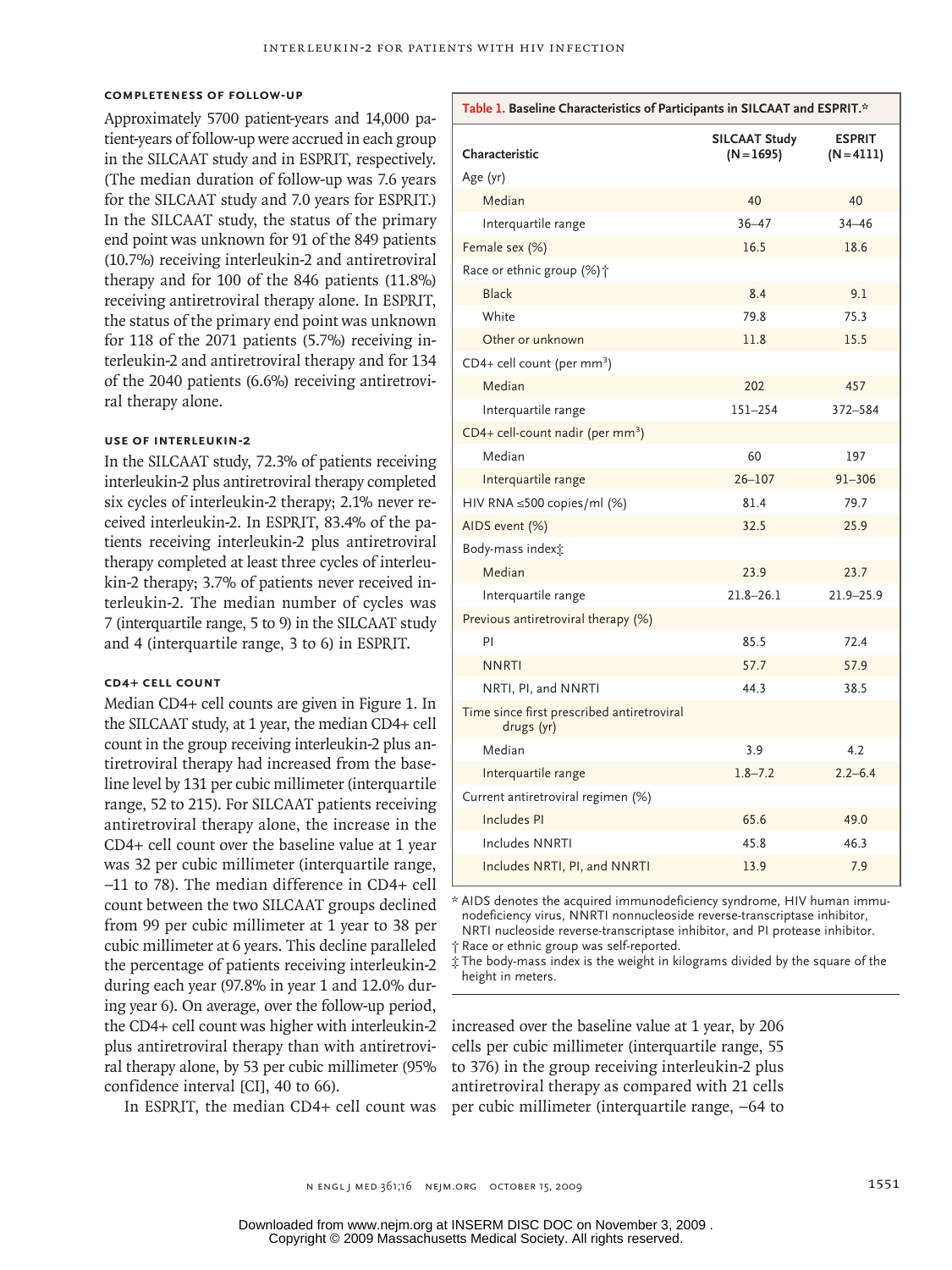

**Figure 1. Median CD4+ Cell Counts during the Study Period, According to Study and Treatment Group.**

The median CD4+ cell counts are shown for the groups receiving interleukin-2 plus antiretroviral therapy (ARV) and the groups receiving ARV alone in the SILCAAT study and ESPRIT. The counts during the first 30 days after a cycle receive interleukin-2 who were taking the drug during each year of the study. are groups recenting have and in the sheet of state) and EST and the counts damig the mot so days after a cycle<br>of interleukin-2 are not stable and therefore were excluded. Also shown are the percentages of patients assign

 $\mathcal{H}_{\mathcal{A}}$ Combo

114) in the group receiving antiretroviral therapy alone. This difference between the two ESPRIT groups of 185 cells per cubic millimeter at 1 year declined to 113 cells per cubic millimeter at 6 years. This decrease in the difference between the two groups paralleled the decline in receipt of interleukin-2 — from 96.2% of patients during the first year to 13.7% during the sixth year. On average, during the follow-up period, the CD4+ cell count was higher with interleukin-2 plus antiretroviral therapy, by 159 per cubic millimeter (95% CI, 145 to 174), as compared with antiretroviral therapy alone.

Enon

#### **Antiretroviral Therapy and HIV RNA Levels**

During the follow-up period, the use of antiretroviral therapy and HIV RNA levels were similar for the groups receiving interleukin-2 plus antiretroviral therapy and the groups receiving antiretroviral therapy alone (Fig. IIa and IIb in the Supplementary Appendix). More than 80% of patients

troviral therapy had HIV RNA levels at or below 500 copies per **SPRIT** milliliter at each visit.

33p9

 $\mathcal{H}_{\mathcal{A}}$ 

# **Primary End Point and Other Major Clinical**  10-15-09 **Outcomes**

## *Opportunistic Disease or Death from Any Cause (Primary End Point)*

In the SILCAAT study, 110 patients receiving interleukin-2 plus antiretroviral therapy and 119 receiving antiretroviral therapy alone had an opportunistic disease or died (Table 2 and Fig. 2A, and Tables IIa and IIIa in the Supplementary Appendix) (hazard ratio for this primary end point with interleukin-2, 0.91; 95% CI, 0.70 to 1.18; P=0.47). This hazard ratio did not vary significantly over the follow-up period  $(P=0.34)$ .

In ESPRIT, 159 patients receiving interleukin-2 plus antiretroviral therapy and 165 receiving antiretroviral therapy alone had an opportunistic disease or died (Table 2, and Tables IIb and IIIb in the Supplementary Appendix). The hazard ratio for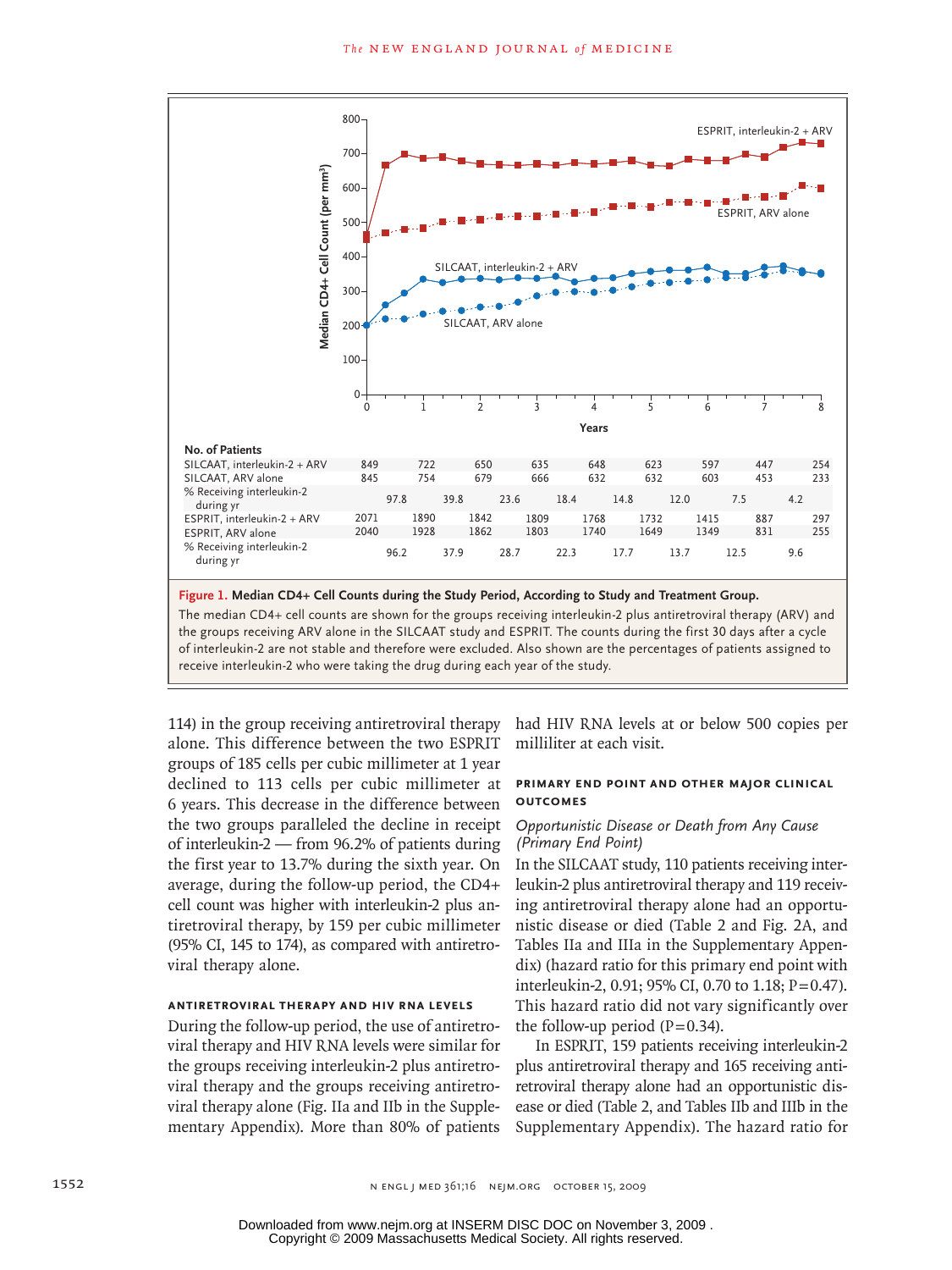**Table 2. Hazard Ratios for the Primary End Point and Major Secondary End Points in SILCAAT and ESPRIT, According to Treatment Group.**

| End Point*                                                          | Interleukin- $2 +$<br><b>Antiretroviral Therapy</b> | Antiretroviral<br><b>Therapy Alone</b> | <b>Hazard Ratio</b><br>for Interleukin-2<br>(95% CI) | P Value |
|---------------------------------------------------------------------|-----------------------------------------------------|----------------------------------------|------------------------------------------------------|---------|
|                                                                     | no. of patients (rate/100 person-γr)                |                                        |                                                      |         |
| <b>SILCAAT</b>                                                      |                                                     |                                        |                                                      |         |
| Primary end point: opportunistic<br>disease or death from any cause | 110 (1.94)                                          | 119(2.13)                              | $0.91(0.70 - 1.18)$                                  | 0.47    |
| Death from any cause                                                | 81 (1.38)                                           | 77 (1.31)                              | $1.06(0.77 - 1.44)$                                  | 0.73    |
| Opportunistic disease                                               | 49 (0.86)                                           | 66 (1.18)                              | $0.73(0.51 - 1.06)$                                  | 0.10    |
| Grade 4 event                                                       | 203 (3.93)                                          | 186 (3.58)                             | $1.10(0.90 - 1.34)$                                  | 0.35    |
| <b>ESPRIT</b>                                                       |                                                     |                                        |                                                      |         |
| Primary end point: opportunistic<br>disease or death from any cause | 159 (1.14)                                          | 165(1.21)                              | $0.94(0.75 - 1.16)$                                  | 0.55    |
| Death from any cause                                                | 107(0.75)                                           | 116(0.83)                              | $0.90(0.69 - 1.17)$                                  | 0.42    |
| Opportunistic disease                                               | 68 (0.49)                                           | 63 (0.46)                              | $1.05(0.75 - 1.48)$                                  | 0.78    |
| Grade 4 event                                                       | 466 (3.80)                                          | 383 (3.09)                             | $1.23(1.07-1.41)$                                    | 0.003   |

\* Grade 4 clinical events were defined as potentially life-threatening events (excluding opportunistic diseases) requiring medical intervention (see toxicity table at http://rcc.tech-res.com).

this primary end point with interleukin-2 was 0.94 (95% CI, 0.75 to 1.16; P=0.55) (P=0.40 for test of the proportional-hazards assumption).

We predicted the hazard ratios for the primary end point with interleukin-2 therapy on the basis of the overall differences in the CD4+ cell count between the two treatment groups in each study (on the  $log_{10}$  scale, 0.065 cells per cubic millimeter for the SILCAAT study and 0.099 cells per cubic millimeter for ESPRIT) and the relationship between the latest  $log_{10}$ -transformed CD4+ cell count and the risk of opportunistic disease or death in the group receiving antiretroviral therapy alone in each study (Cox coefficient [±SE], −3.339±0.233 for the SILCAAT study and −3.049±0.187 for ESPRIT). The predicted hazard ratios for the SILCAAT study and ESPRIT were 0.80 (95% CI, 0.78 to 0.83) and 0.74 (95% CI, 0.71 to 0.77, respectively). Each of the predicted hazard ratios is smaller than the corresponding observed hazard ratio (which was 0.91 for the SILCAAT study and 0.94 for ESPRIT).

# *Death from Any Cause*

In the SILCAAT study, 81 patients receiving interleukin-2 and antiretroviral therapy and 77 receiving antiretroviral therapy alone died (hazard ratio with interleukin-2, 1.06; 95% CI, 0.77 to 1.44; P=0.73) (Table 2, Fig. 2B, and Table IIIa in the Supplementary Appendix). The hazard ratio for deaths

not attributable to opportunistic diseases (which occurred in 70 patients receiving interleukin-2 plus antiretroviral therapy and 60 receiving antiretroviral therapy alone) was 1.17 with interleu- $\text{kin-2}$  (95% CI, 0.83 to 1.66; P=0.36).

In ESPRIT, 107 patients receiving interleukin-2 and antiretroviral therapy and 116 receiving antiretroviral therapy alone died (hazard ratio with interleukin-2, 0.90; 95% CI, 0.69 to 1.17; P=0.42) (Table 2, and Table IIIb in the Supplementary Appendix). The hazard ratio for deaths not attributable to opportunistic diseases (which occurred in 97 patients receiving interleukin-2 and antiretroviral therapy and 106 receiving antiretroviral therapy alone) was 0.89 (95% CI, 0.68 to 1.17; P=0.41) with interleukin-2.

#### *Opportunistic Diseases*

In the SILCAAT study, an opportunistic disease developed in 49 patients receiving interleukin-2 and antiretroviral therapy and 66 receiving antiretroviral therapy alone (hazard ratio with interleukin-2, 0.73; 95% CI, 0.51 to 1.06; P=0.10). In ESPRIT, an opportunistic disease developed in 68 patients receiving interleukin-2 and antiretroviral therapy and 63 receiving antiretroviral therapy alone (hazard ratio with interleukin-2, 1.05; 95% CI, 0.75 to 1.48; P=0.78) (Table 2, and Fig. III in the Supplementary Appendix).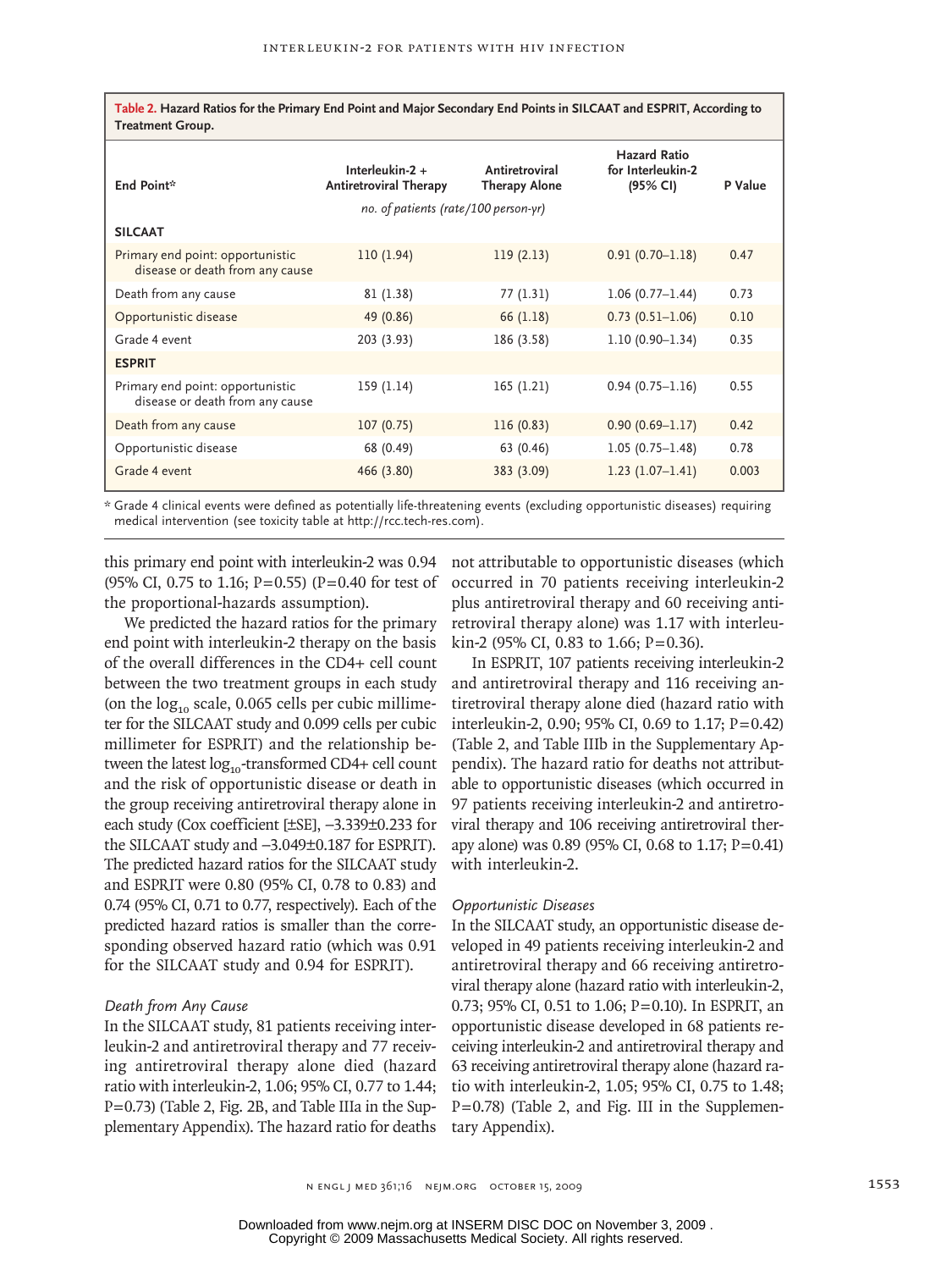

tic disease or death from any cause (primary end p from any cause. ARV denotes antiretroviral therapy. Panel A shows data for opportunistic disease or death from any cause (primary end point); and Panel B, for death<br>C

 $\overline{\phantom{0}}$ 

**SIZE**

EMail Line

ARTIST: ts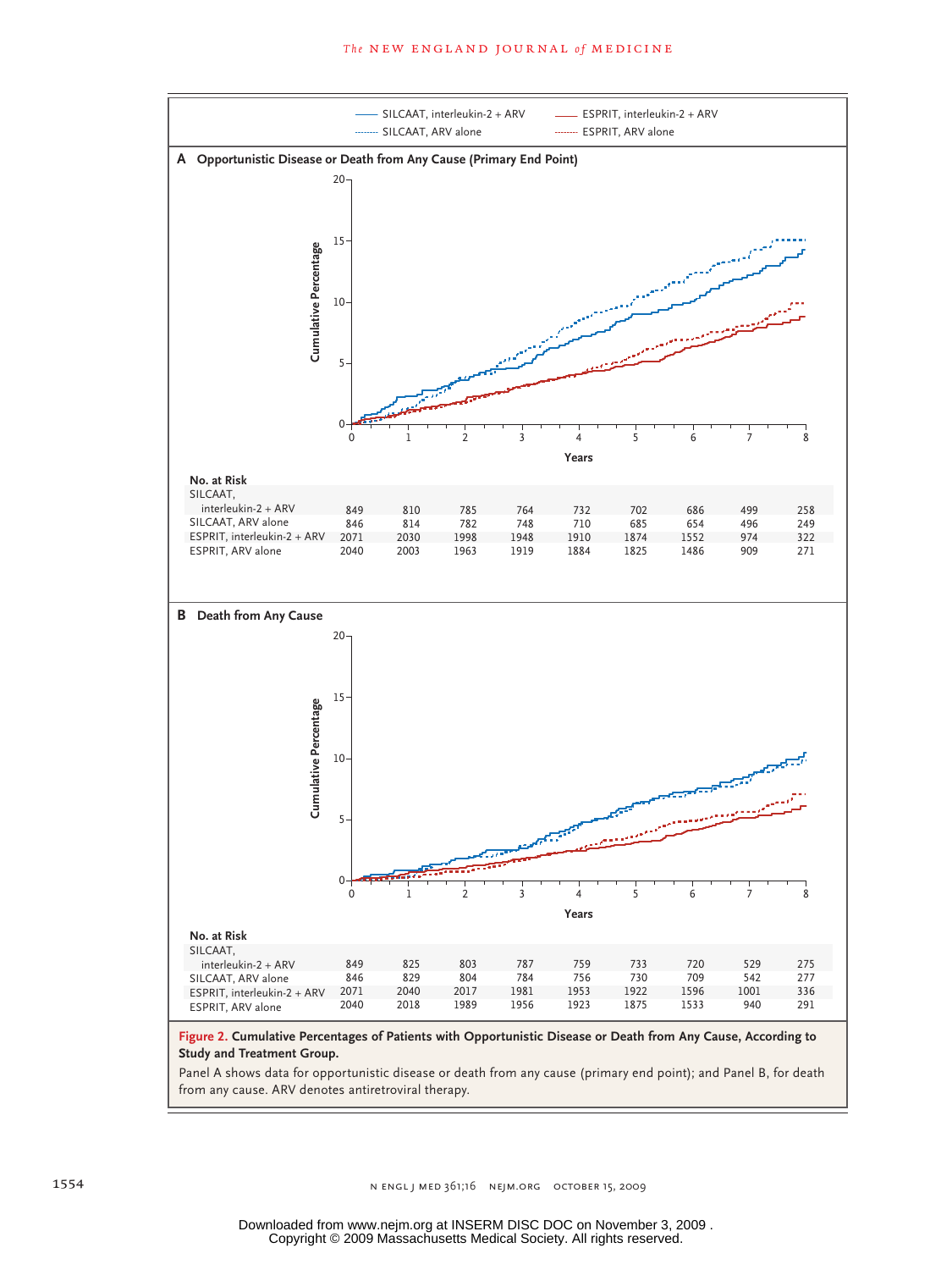#### *Grade 4 Events*

In the SILCAAT study, 203 patients receiving interleukin-2 and antiretroviral therapy and 186 receiving antiretroviral therapy alone had a grade 4 event (hazard ratio with interleukin-2, 1.10; 95% CI, 0.90 to 1.34;  $P=0.35$ ) (Table 2, and Fig. IV in the Supplementary Appendix). In the interleukin-2 and antiretroviral therapy group, the 203 patients had a total of 342 grade 4 events, 78.4% of which occurred more than 60 days after the last dose of interleukin-2 was administered. Gastrointestinal disorders and psychiatric disorders were more common in the interleukin-2 group  $(P=0.02$  and P=0.03, respectively) (Table IVa in the Supplementary Appendix).

In ESPRIT, grade 4 adverse events occurred in 466 patients receiving interleukin-2 and antiretroviral therapy and 383 receiving antiretroviral therapy alone (hazard ratio with interleukin-2, 1.23; 95% CI, 1.07 to 1.41; P=0.003) (Table 2). In the interleukin-2 and antiretroviral therapy group, the 466 patients had a total of 711 grade 4 events, 82.4% of which occurred more than 60 days after the last dose of interleukin-2 was given. Differences between the two treatment groups were seen for the category of vascular disorders as well as the category of general disorders and administration site conditions (Table IVb in the Supplementary Appendix). Vascular events were seen in 40 patients receiving interleukin-2 and antiretroviral therapy and in 14 receiving antiretroviral therapy alone (hazard ratio with interleukin-2, 2.80; 95% CI, 1.53 to 5.15; P<0.001). The most frequent type of vascular event was deep-vein thrombosis (affecting 10 patients receiving interleukin-2 and antiretroviral therapy and 2 receiving antiretroviral therapy alone).

#### **Subgroup Findings**

In both studies, hazard ratios for the primary end point with interleukin-2 were similar across demographic subgroups (Fig. 3). In ESPRIT, among patients with a baseline CD4+ cell count below 450, the hazard ratio was 0.83 (95% CI, 0.62 to 1.12), whereas among those with counts of 450 or more, the hazard ratio was 1.09 (95% CI, 0.79 to 1.50) (P=0.04 for the interaction between the CD4+ cell count and treatment group) (Fig. 3B). For these two baseline CD4+ cell-count subgroups in ESPRIT, the hazard ratios for death with interleukin-2 also differed significantly (P=0.003): 0.68 (95% CI, 0.47 to 0.98) for a count below 450 and 1.25 (95% CI, 0.85 to 1.84) for a count of 450 or more.

#### Discussion

These studies confirm that intermittent use of interleukin-2 is associated with substantial, sustained increases in CD4+ cell count. However, despite the increases in the CD4+ cell count, there was no clinical benefit, as measured by the reduction in the risk of opportunistic diseases or death, with interleukin-2 plus antiretroviral therapy as compared with antiretroviral therapy alone.

On the basis of the associations between the latest CD4+ cell count and the occurrence of opportunistic disease or death in the groups receiving antiretroviral therapy alone, the difference in the CD4+ cell count between the groups receiving interleukin-2 and antiretroviral therapy and those receiving antiretroviral therapy alone resulted in predicted hazard ratios for the primary end point with interleukin-2 of 0.80 for the SILCAAT study and 0.74 for ESPRIT. The predicted hazard ratios would be even smaller with adjustment for regression dilution bias resulting from variability in the measurement of the CD4+ cell count.<sup>18</sup> It is unlikely that treatment differences of these predicted magnitudes were missed.

There are at least two hypotheses that could explain our results. The first and simplest is that the CD4+ T cells induced by interleukin-2 have no role in host defense. The second is that the cells are at least partially functional or that interleukin-2 has some modest beneficial effect not mediated through CD4+ cells but negative effects of interleukin-2 neutralize any improvements in host defense conferred by the therapy.

The value of a given CD4+ T cell to its host is the net sum of the predetermined antigenic specificity of that cell and the effector functions it expresses once activated by its antigen. T cells with receptors for irrelevant antigens or T cells that fail to exert protective effector functions on activation are of little value to the host. Interleukin-2 is known to induce a polyclonal expansion of preexisting CD4+ T cells that have predominantly naive or central-memory phenotypes. Antiretroviral therapy leads to expansions of preexisting effector memory, central memory, and naive cells. In this regard, it is possible that, despite the capacity to respond in vitro to certain antigens and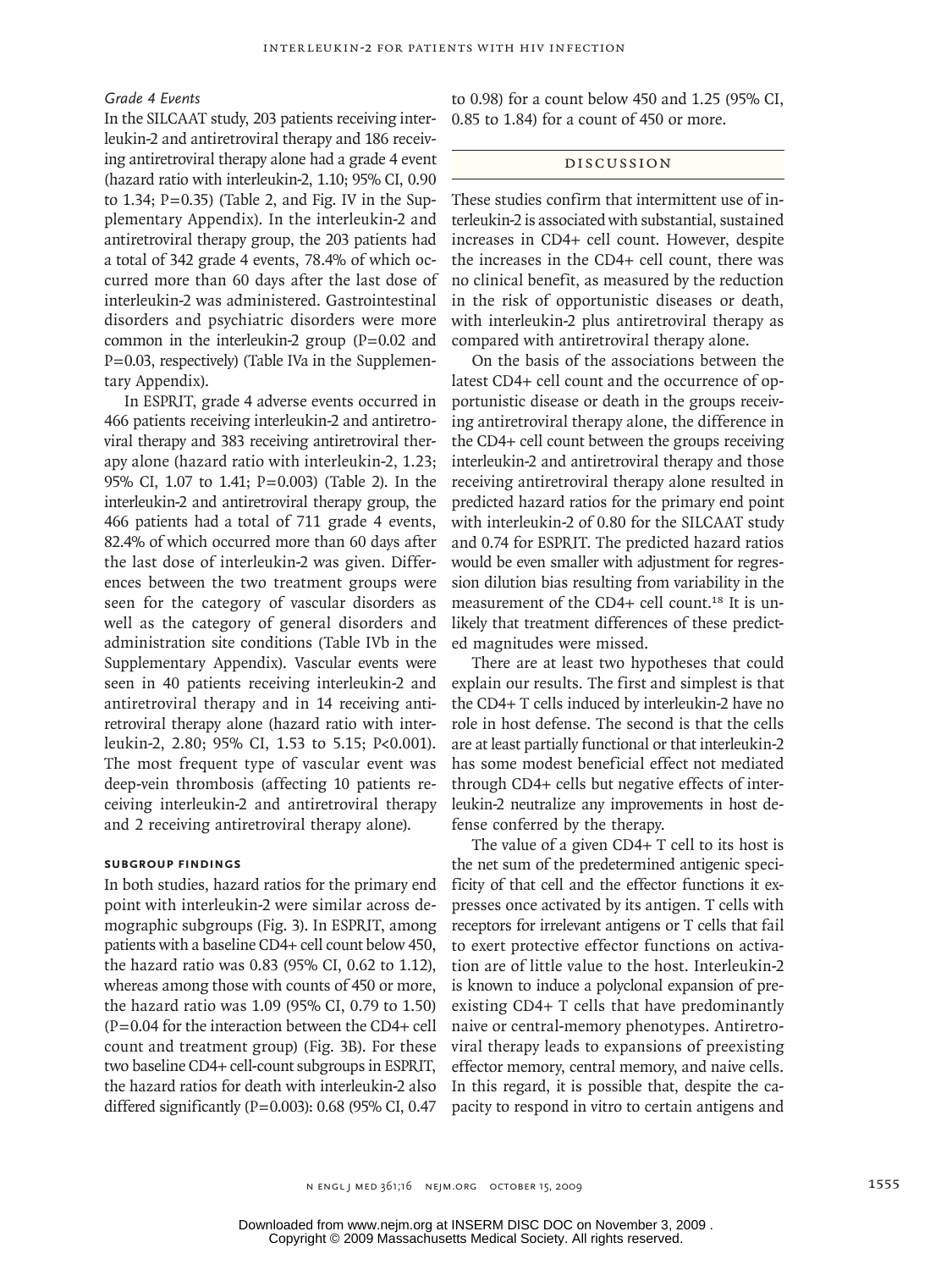| A SILCAAT                                       |                        |                              |                   |                                                                           |      |             |
|-------------------------------------------------|------------------------|------------------------------|-------------------|---------------------------------------------------------------------------|------|-------------|
|                                                 | Difference in CD4+     |                              |                   |                                                                           |      |             |
|                                                 | <b>Cell Count</b>      | Interleukin-2                |                   | Hazard Ratio for Interleukin-2                                            |      | P Value for |
| Subgroup                                        | (per mm <sup>3</sup> ) | $+$ ARV<br>no, with an event | <b>ARV</b> alone  | (95% CI)                                                                  |      | Interaction |
|                                                 |                        | (rate/100 person-yr)         |                   |                                                                           |      |             |
| All patients                                    | $53.0 \pm 6.5$         | 110 (1.94)                   | 119(2.13)         |                                                                           | 0.91 | 0.47        |
| Sex                                             |                        |                              |                   |                                                                           |      | 0.47        |
| Male                                            | $56.1 \pm 6.1$         | 96 (2.01)                    | 98 (2.12)         |                                                                           | 0.94 |             |
| Female                                          | $40.3 \pm 13.8$        | 14(1.58)                     | 21(2.19)          |                                                                           | 0.72 |             |
| Race or ethnic group                            |                        |                              |                   |                                                                           |      | 0.98        |
| Black                                           | 75.4±20.2              | 5(1.21)                      | 7(1.33)           |                                                                           | 0.91 |             |
| White or other                                  | $52.4 \pm 5.8$         | 105 (2.00)                   | 112 (2.22)        |                                                                           | 0.90 |             |
| Age                                             |                        |                              |                   |                                                                           |      | 0.98        |
| $<$ 40 yr                                       | $46.9 + 8.3$           | 41 (1.56)                    | 41 (1.62)         |                                                                           | 0.96 |             |
| $\geq 40$ yr                                    | $59.2 \pm 7.4$         | 69 (2.26)                    | 78 (2.56)         |                                                                           | 0.88 |             |
| Baseline CD4+ cell count (per mm <sup>3</sup> ) |                        |                              |                   |                                                                           |      | 0.12        |
| $<$ 200                                         | $30.3 \pm 7.5$         | 59 (2.19)                    | 75 (2.86)         |                                                                           | 0.77 |             |
| $\geq$ 200                                      | $75.1 + 8.1$           | 51 (1.71)                    | 44 (1.49)         |                                                                           | 1.14 |             |
| HIV RNA (copies/ml)                             |                        |                              |                   |                                                                           |      | 0.92        |
| $≤500$                                          | $63.5 \pm 6.1$         | 83 (1.79)                    | 92 (2.00)         |                                                                           | 0.90 |             |
| $>500$                                          | $17.6 \pm 11.7$        | 27(2.61)                     | 27 (2.79)         |                                                                           | 0.93 |             |
|                                                 |                        |                              |                   |                                                                           |      |             |
|                                                 |                        |                              |                   | 0.1<br>1.0<br>10.0                                                        |      |             |
|                                                 |                        |                              |                   |                                                                           |      |             |
|                                                 |                        |                              |                   | <b>ARV Alone</b><br>Interleukin-2 +<br><b>ARV Better</b><br><b>Better</b> |      |             |
|                                                 |                        |                              |                   |                                                                           |      |             |
| <b>B</b> ESPRIT                                 |                        |                              |                   |                                                                           |      |             |
|                                                 | Difference in CD4+     |                              |                   |                                                                           |      |             |
|                                                 | <b>Cell Count</b>      | Interleukin-2                |                   | Hazard Ratio for Interleukin-2                                            |      | P Value for |
| Subgroup                                        | (per mm <sup>3</sup> ) | $+$ ARV                      | <b>ARV</b> alone  | (95% CI)                                                                  |      | Interaction |
|                                                 |                        |                              | no. with an event |                                                                           |      |             |
|                                                 |                        | (rate/100 person-yr)         |                   |                                                                           |      |             |
| All patients                                    | $159.2 \pm 7.4$        | 159 (1.14)                   | 165(1.21)         |                                                                           | 0.94 | 0.55        |
| Sex                                             |                        |                              |                   |                                                                           |      | 0.83        |
| Male                                            | $154.5 + 8.3$          | 135 (1.19)                   | 141 (1.28)        |                                                                           | 0.92 |             |
| Female                                          | $179.3 \pm 16.8$       | 24 (0.91)                    | 24 (0.92)         |                                                                           | 0.98 |             |
| Race or ethnic group                            |                        |                              |                   |                                                                           |      | 0.54        |
| Asian                                           | $247.4 \pm 21.6$       | 7(0.44)                      | 10(0.63)          |                                                                           | 0.70 |             |
| <b>Black</b>                                    | 195.6±26.7             | 10(0.74)                     | 14(1.13)          |                                                                           | 0.64 |             |
| White or other                                  | $142.9 + 8.2$          | 142 (1.28)                   | 141 (1.30)        |                                                                           | 0.98 |             |
| Age                                             |                        |                              |                   |                                                                           |      | 0.21        |
| $<$ 40 yr                                       | $170.7 \pm 10.7$       | 50 (0.71)                    | 59 (0.87)         |                                                                           | 0.81 |             |
| $\geq 40$ yr                                    | $147.0 \pm 10.1$       | 109 (1.57)                   | 106 (1.55)        |                                                                           | 1.01 |             |
| Baseline CD4+ cell count (per mm <sup>3</sup> ) |                        |                              |                   |                                                                           |      | 0.04        |
| $<$ 450                                         | $127.3 \pm 7.8$        | 78 (1.23)                    | 97 (1.48)         |                                                                           | 0.83 |             |
| $\geq 450$                                      | $176.0 \pm 10.5$       | 81 (1.06)                    | 68 (0.96)         |                                                                           | 1.09 |             |
| HIV RNA (copies/ml)                             |                        |                              |                   |                                                                           |      | 0.64        |
| $≤500$                                          | $160.4 + 8.3$          | 104 (0.94)                   | 107 (0.98)        |                                                                           | 0.97 |             |

**ARV Better Better Figure 3. Between-Group Differences in the CD4+ Cell Count and Hazard Ratios for Opportunistic Disease or Death from Any Cause** 

55 (1.87)

154.8±16.2

Hispanics, 0.8% other, and 0.1% unknown and in Panel B of 4.4% other and 0.3% unknown. The baseline CD4+ cell count is the approxind Panel B, fo and are expressed as means ±SE. Race or ethnic group was self-reported; the "other" category in Panel A consists of 1.2% Asians, 9.7% ing the count for the group receiving antiretroviral therapy (ARV) alone from the count for the group receiving interleukin-2 plus ARV mate median value. In ESPRIT, one patient receiving ARV alone who had an event had missing data for baseline HIV RNA level. Panel A shows data for the SILCAAT study; and Panel B, for ESPRIT. The differences in the CD4+ cell count were calculated by subtract-**(Primary End Point), According to Subgroup.**

57 (2.16)

**AUTHOR, PLEASE NOTE:**

>500

0.87

0.1 1.0 10.0

**ARV Alone**

**Interleukin-2 +**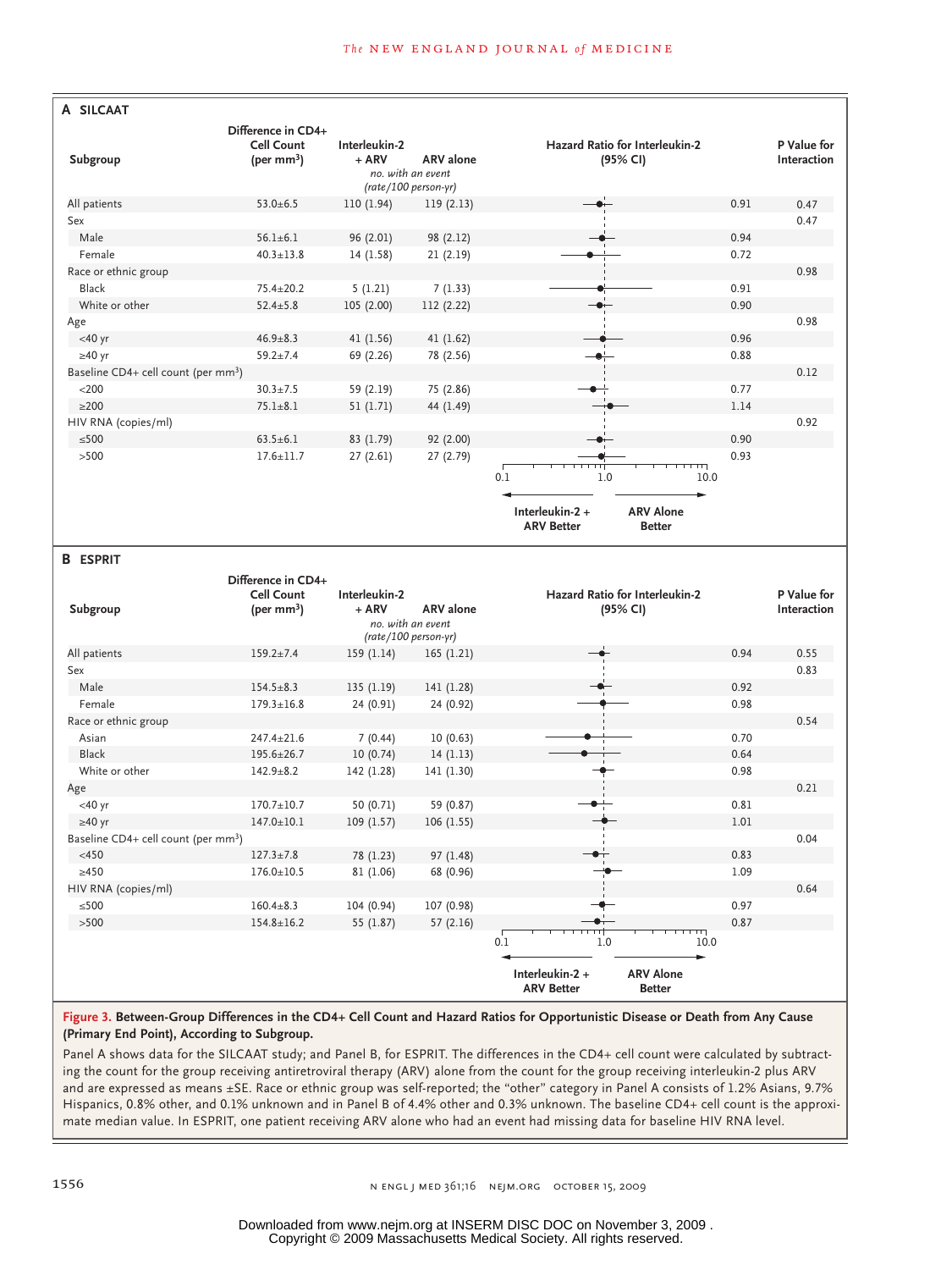mitogens<sup>10</sup> the antigenic specificities of cells expanded with the use of interleukin-2 contribute little to the immediate needs of the host, whereas cells expanded as a result of antiretroviral therapy include those of greatest current value namely, those in the effector memory pool. In addition, the CD4+ cells expanded by means of interleukin-2 express intermediate levels of CD25+, the alpha chain of the interleukin-2 receptor, as well as moderate levels of the transcriptional regulator forkhead box P3 (FOXP3). In this regard, the CD4+ cells are similar, but not identical, to regulatory T cells — a subset of T cells associated with suppressor-cell activity. Thus, it is possible that even if correct antigenic specificities are present, effector functions exhibited by these cells could be different from those provided by CD4+ cells that are expanded in patients receiving antiretroviral therapy.

With regard to the second hypothesis, that benefits of interleukin-2 are counteracted by negative effects of interleukin-2, in both the SILCAAT study and ESPRIT, patients who were receiving interleukin-2 plus antiretroviral therapy had more grade 4 events than those receiving antiretroviral therapy alone. Although many grade 4 events occurring in the interleukin-2 group occurred more than 60 days after the completion of an interleukin-2 cycle, they nonetheless appear to be related to receipt of interleukin-2. The association between occurrence of thromboembolic events and use of interleukin-2 found in ESPRIT, coupled with the association between elevated p-dimer levels and death from any cause in patients with HIV infection<sup>19</sup> suggests a possible mechanism for a negative effect of interleukin-2 on clinical outcome. In ESPRIT, patients with higher baseline CD4+ cell counts had the greatest expansions of CD4+ T cells but also had a greater relative risk of having the primary end point or death from any cause. If this finding is not due to chance, it suggests that there may be clinically deleterious effects of interleukin-2 that are more pronounced in patients with higher baseline CD4+ cell counts or greater increases in CD4+ T cells after the use of interleukin-2. The mechanisms behind these deleterious effects remain unclear but could be related to the effects of T regulatory cells, greater proinflammatory effects of interleukin-2 in patients with higher numbers of CD4+ cells, or both.

Earlier randomized trials of interleukin-2 were in measurement.

conducted in patients receiving mono- or dualnucleoside therapy, a different setting from that in the SILCAAT study and ESPRIT. In these earlier studies, most patients had HIV RNA levels above 10,000 copies per milliliter, and the groups receiving antiretroviral therapy alone had declining CD4+ cell counts.<sup>4,20,21</sup> A pooled analysis of the results from these earlier studies suggested that patients treated with interleukin-2 plus antiretroviral therapy, as compared with antiretroviral therapy alone, had higher CD4+ cell counts, lower viral loads, and a trend toward fewer opportunistic infections and death.22 A more recent study in patients with advanced HIV infection also showed a trend toward fewer AIDSdefining illnesses with the use of interleukin-2.<sup>23</sup> One possible explanation for the differences between findings in the previous studies and our results is that interleukin-2 has some net beneficial effect in a small subgroup of patients who have ongoing viral replication and a lower CD4+ cell count. A more likely explanation is that the treatment differences in the earlier studies were chance findings. This emphasizes the importance of conducting adequately powered, randomized trials to evaluate novel therapeutic strategies.

Surrogate markers often do not accurately predict the clinical effects of a treatment. The peripheral-blood total CD4+ cell count only partially explains the beneficial effects of antiretroviral therapy.24,25 These studies reaffirm that effects of a novel intervention that positively perturb levels of prognostic markers need to be assessed and validated in trials with clinical end points before those markers can be deemed reliable surrogates regarding that intervention. This requirement is consistent with experiences in other diseases.<sup>26</sup>

In summary, the results of the SILCAAT study and ESPRIT indicate that interleukin-2 offers no clinical benefit as compared with antiretroviral therapy alone. Whether these findings are relevant to other immunotherapies, such as interleukin-7,<sup>27</sup> is uncertain. The precise role of the immune system in the pathogenesis of HIV infection may benefit from a reevaluation as a consequence of our results. Our data indicate that all CD4+ cells may not be equal with respect to host defense and that improvement in the prognostic or surrogate value of CD4+ counts requires refinement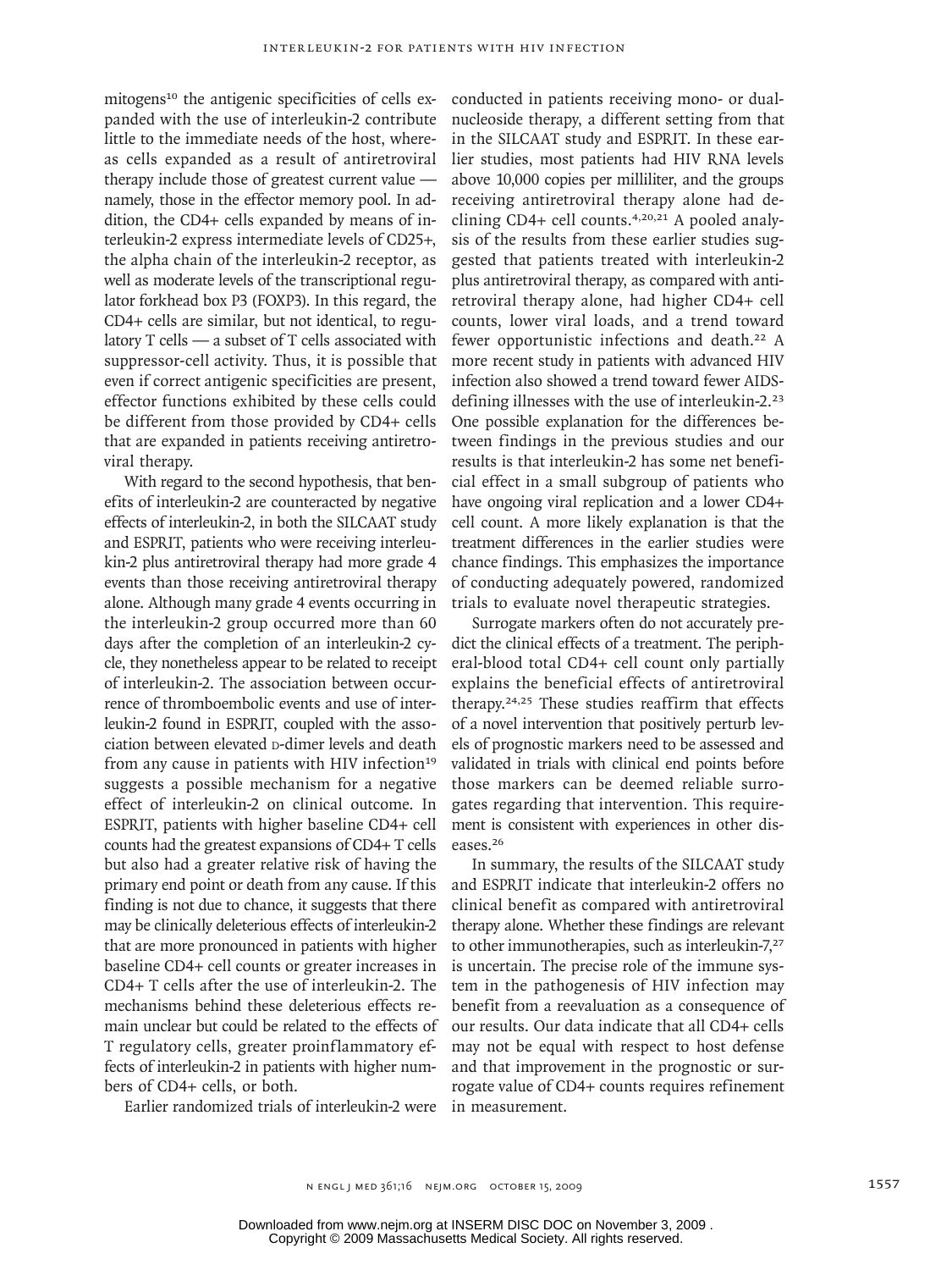Supported by grants from the NIAID for ESPRIT (U01 AI46957 and U01 AI068641) and from Chiron and Novartis for ESPRIT and the SILCAAT study (to Dr. Neaton). For both studies, interleukin-2 was provided by Chiron–Novartis.

Dr. Losso reports receiving consulting and lecture fees from Bristol-Myers Squibb and Abbott and grant support from Tibotec, Schering-Plough, and Pharmaceutical Product Development; and Dr. Emery, consulting fees from Tibotec and Gilead, lecture fees from Gilead, and grant support from Gilead, Merck Research Laboratories, Abbott Laboratories, and Bristol-Myers Squibb. Dr. Lane reports being named as a coinventor on a patent issued to the U.S. government for the use of interleukin-2 in HIV infection and receiving research support from Novartis as part of a Cooperative Research and Development Agreement with the National Institutes of Health (NIH). Dr. Lundgren reports receiving consulting fees, lecture fees, and grant support from Boehringer Ingelheim, Bristol-Myers Squibb, Abbott, Gilead, GlaxoSmithKline, Merck Research Laboratories, Roche, Pfizer, and Tibotec; Dr. Mitsuyasu, grant support from Bionor Immuno,

Pfizer, and Johnson & Johnson; Dr. Phillips, consulting fees from Bristol-Myers Squibb and lecture fees from Gilead; and Dr. Routy, consulting fees from Bristol-Myers Squibb, GlaxoSmith-Kline, Gilead, and Cytheris and lecture fees from Abbott, Bristol-Myers Squibb, and GlaxoSmithKline. No other potential conflict of interest relevant to this article was reported.

We thank the many ESPRIT and SILCAAT investigators (listed in the Supplementary Appendix) who collected the data, the INSIGHT Executive Committee (J.D. Neaton, D. Abrams, A. Babiker, J. Baxter, D.A. Cooper, C.J. Cohen, D. Cohn, J.H. Darbyshire, W. El-Sadr, S. Emery, F. Gordin, H.C. Lane, G. Larson, M.H. Losso, J.D. Lundgren, J. Nadler, A.N. Phillips) for their oversight of ESPRIT and valuable editorial assistance on a draft of the manuscript, and the SILCAAT Scientific Committee (Y. Lévy, D. Abrams, A. Babiker, P. Cahn, B. Clotet, N. Clumeck, D.A. Cooper, J.H. Darbyshire, S. Emery, U. Hengge, H.C. Lane, J. Lange, G. Levi, J.D. Lundgren, R. Mitsuyasu, J.D. Neaton, J.P. Routy, G. Tambussi) for their oversight of the SILCAAT study and valuable editorial assistance on a draft of the manuscript.

#### **APPENDIX**

The affiliations of the writing group for the INSIGHT–ESPRIT Study Group and the SILCAAT Scientific Committee are as follows: D. Abrams (cochair), University of California, San Francisco, San Francisco; Y. Lévy (cochair), INSERM Unité 955, Université Paris 12, and Assistance Publique–Hôpitaux de Paris, Groupe Henri Mondor–Albert Chenevier, Paris; M.H. Losso (cochair), Hospital General de Agudos J.M. Ramos Mejia, Buenos Aires; A. Babiker and J. Darbyshire, Medical Research Council, and A. Phillips, University College London Medical School — both in London; G. Collins, J.D. Neaton, and D. Wentworth, University of Minnesota, Minneapolis; D.A. Cooper and S. Emery, National Centre in HIV Epidemiology and Clinical Research, Sydney; L. Fox and H.C. Lane, NIAID, Bethesda, MD; F. Gordin, Washington Veterans Medical Center, Washington, DC; J.D. Lundgren, Rigshospitalet and University of Copenhagen, Copenhagen; R. Mitsuyasu, University of California, Los Angeles, Los Angeles; J.P. Routy, Royal Victoria Hospital, McGill University Health Centre, Montreal; and G. Tambussi, Fondazione San Raffaele del Monte Tabor, Milan.

#### **References**

**1.** Guiguet M, Porter K, Phillips A, Costagliola D, Babiker A. Clinical progression rates by CD4 cell category before and after the initiation of combination antiretroviral therapy (cART). Open AIDS J 2008;2:3-9.

**2.** Phillips AN, Neaton J, Lundgren JD. The role of HIV in serious diseases other than AIDS. AIDS 2008;22:2409-18.

**3.** Kovacs JA, Baseler M, Dewar RJ, et al. Increases in CD4 T lymphocytes with intermittent courses of interleukin-2 in patients with human immunodeficiency virus infection: a preliminary study. N Engl J Med 1995;332:567-75.

**4.** Kovacs JA, Vogel S, Albert JM, et al. Controlled trial of interleukin-2 infusions in patients infected with the human immunodeficiency virus. N Engl J Med 1996; 335:1350-6.

**5.** Davey RT Jr, Murphy RL, Graziano FM, et al. Immunologic and virologic effects of subcutaneous interleukin 2 in combination with antiretroviral therapy: a randomized controlled trial. JAMA 2000;284: 183-9.

**6.** Levy Y, Capitant C, Houhou S, et al. Comparison of subcutaneous and intravenous interleukin-2 in asymptomatic HIV-1 infection: a randomized controlled trial. Lancet 1999;353:1923-9.

**7.** Losso MH, Belloso WH, Emery S, et al. A randomized, controlled, phase II trial comparing escalating doses of subcutaneous interleukin-2 plus antiretrovirals versus antiretrovirals alone in human immunodeficiency virus-infected patients with CD4+ cell counts ≥350/mm3 . J Infect Dis 2000;181:1614-21.

**8.** Ruxrungtham K, Suwanagool S, Tavel JA, et al. A randomized, controlled 24 week study of intermittent subcutaneous interleukin-2 in HIV-1 infected patients in Thailand. AIDS 2000;14:2509-13.

**9.** Abrams DI, Bebchuk JD, Denning ET, et al. Randomized, open-label study of the impact of two doses of subcutaneous recombinant interleukin-2 on viral burden in patients with HIV-1 infection and CD4+ cell counts of ≥300 mm<sup>3</sup> : CPCRA 059. J Acquir Immune Defic Syndr 2002; 29:221-31.

**10.** Levy Y, Durier C, Krzysiek R, et al. Effects of interleukin-2 therapy combined with highly active antiretroviral therapy on immune restoration in HIV-1 infection: a randomized controlled trial. AIDS 2003;17:343-51.

**11.** Arduino RC, Nannini EC, Rodriguez-Barradas M, et al. CD4 cell response to 3 doses of subcutaneous interleukin 2: meta-analysis of 3 Vanguard studies. Clin Infect Dis 2004;39:115-22.

**12.** Kovacs JA, Lempicki RA, Sidorov IA, et al. Induction of prolonged survival of CD4+ T lymphocytes by intermittent IL-2 therapy in HIV-infected patients. J Clin Invest 2005;115:2139-48.

**13.** Read SW, Lempicki RA, Di Mascio M, et al. CD4 T cell survival after intermittent interleukin-2 therapy is predictive of an increase in the CD4 T cell count of HIVinfected patients. J Infect Dis 2008;198: 843-50.

**14.** Sereti I, Sklar P, Ramchandani MS, et al. CD4+ T cell responses to interleukin-2 administration in HIV-infected patients are directly related to the baseline level of immune activation. J Infect Dis 2007;196: 677-83.

**15.** Sereti I, Anthony KB, Martinez-Wilson H, et al. IL-2-induced CD4+ T-cell expansion in HIV-infected patients is associated with long-term decreases in T-cell proliferation. Blood 2004;104:775-80.

**16.** Emery S, Abrams DI, Cooper DA, et al. The evaluation of subcutaneous Proleukin (interleukin-2) in a randomized international trial: rationale, design, and methods of ESPRIT. Control Clin Trials 2002;23:198-220.

**17.** Kalbfleisch JD, Prentice RL. The statistical analysis of failure time data. 2nd ed. New York: John Wiley, 2002.

**18.** Clarke R, Shipley M, Lewington S, et al. Underestimation of risk associations due to regression dilution in long-term follow-up of prospective studies. Am J Epidemiol 1999;150:341-53.

**19.** Kuller LH, Tracy R, Belloso W, et al. Inflammatory and coagulation biomarkers and mortality in patients with HIV infection. PLoS Med 2008;5(10):e203.

**20.** Carr A, Emery S, Lloyd A, et al. Outpatient continuous intravenous interleu